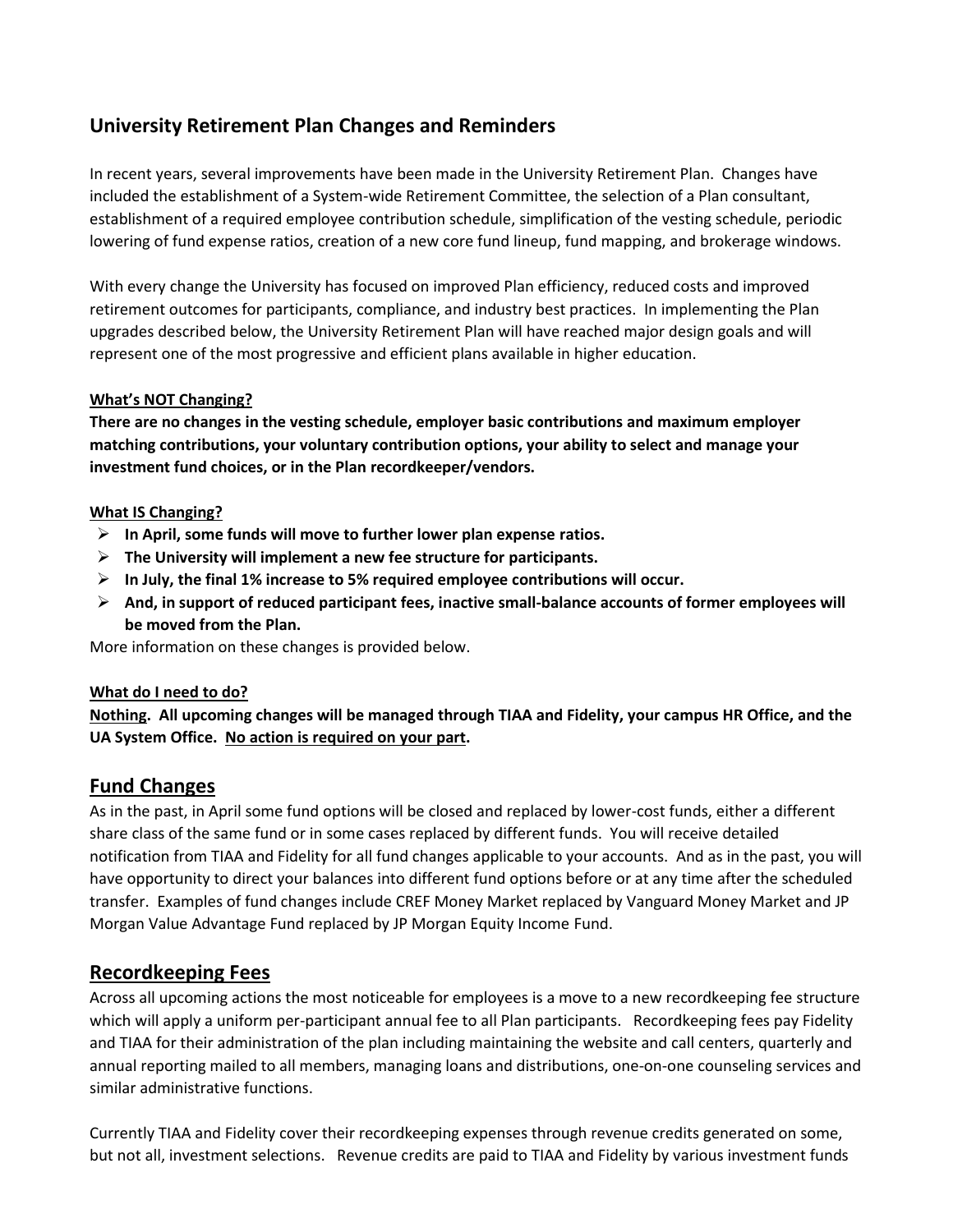such as JP Morgan, Blackrock, MassMutual, or TIAA Annuities when those funds are included in the TIAA and Fidelity investment options lineups. These fees are built into the operating expenses of the funds and while they are not prominently disclosed and not often discussed, they do have a cost to participants in the form of reduced investment earnings. Participants with accounts at TIAA and at Fidelity are subject to these expenses with both recordkeepers.

Much differently than the revenue credit process, in a transparent, straightforward, and equitable manner, the new uniform per-participant fee will be charged quarterly to your retirement account. Regardless of account balance and investment selections, the fee will be \$35 per year for participants with TIAA (charged at \$8.75 per quarter) and \$44 per year (charged at \$11 per quarter) for participants with Fidelity. The difference in pricing for TIAA and Fidelity is driven primarily by participant counts and account volumes. **Please Notice**- Just as in the current structure, participants with accounts at TIAA and at Fidelity will pay the new fixed annual recordkeeping fee to each.

#### **Why change the existing fee structure?**

#### It isn't sustainable.

Several of the most popular investment options generate no revenue credits. Target date funds are popular, and participants increasingly select those fund options. Brokerage accounts also generate no revenue credits. Today about 40% of all participants are enrolled at some level in target date funds that generate no revenue credit. A participant with 100% of investments in target date funds or in brokerage contributes nothing toward plan recordkeeping fees. With the popularity of these and other funds that generate no revenue credits, projections indicate that by mid-2022 revenue credits at Fidelity will not cover the recordkeeping expenses.

#### It isn't equitable for members.

All members have access to the same services and receive the same level of recordkeeping support from TIAA and Fidelity. At the same time, based upon the investments chosen and their account balances, expenses paid by participants vary widely. As an example, a participant with \$100,000 in brokerage or in target date funds is paying \$0 in recordkeeping fees while a participant with that same \$100,000 balance in annuity funds could be paying \$150 or more per year. Within TIAA alone, 38% of participants pay \$0 per year, 50% pay between \$1 and \$200 and 12% pay over \$200 with some of those paying over \$1,000 per year in recordkeeping fees.

In terms of the new \$35 TIAA fee, those participants currently paying more than \$35 in annual revenue credit expenses are paying some of the recordkeeping fees for the participants paying less than \$35 and all recordkeeping fees for those currently paying \$0.

Inequities also exist in the current distribution of excess revenue credits. In the current structure when revenue credits received are greater than administrative costs, that excess is available to the plan administrator to pay other plan expenses or distribute back to participants. Participants with the University Plan have received three separate distributions since TIAA, and Fidelity began sharing the excess credits. However, with participants entering and leaving the plan and with movement of balances between fund options, distributing the excess only to participants who generated those credits has not been possible. With the new structure, when revenue credits exceed the new required fixed fees the excess will be returned to the participant accounts that generate those excess credits. A Fidelity participant whose account currently generates \$150 in revenue credits will see a net credit of \$106 (\$150 in revenue credits less the \$44 fixed fee). And a participant with excess revenue credits at both TIAA and Fidelity will see a net credit with each.